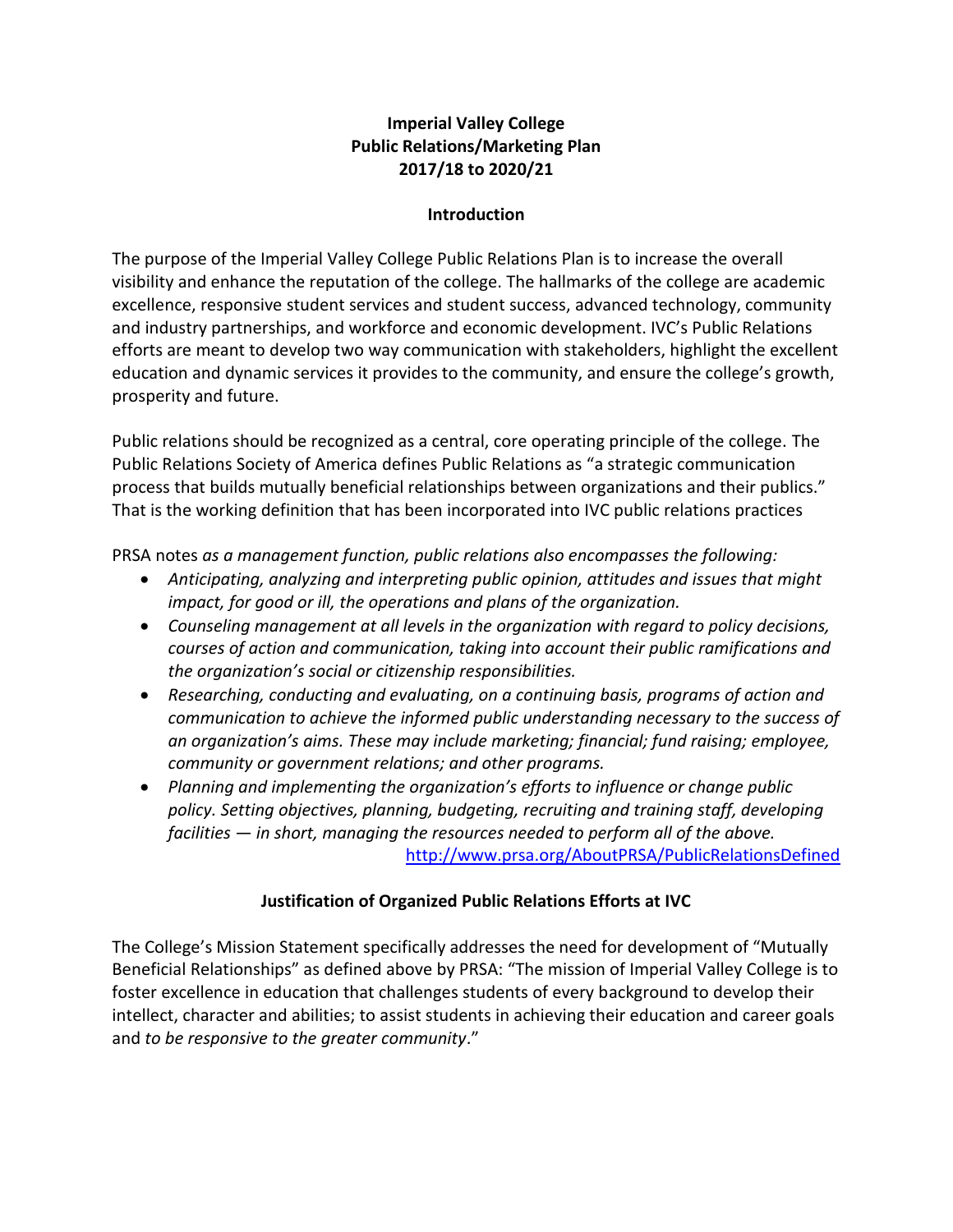### **Strengths, Weaknesses, Opportunities and Threats regarding current public relations program**

## **Strengths**

- 1. Even without an established public relations/marketing department, a professional team has been put together to promote the college. IVC has won several statewide marketing awards.
- 2. IVC has a robust social media platform with 14,044 people following its main Facebook page as of May 10, 2017, an increase of more than 42 percent since September 2015 when the last PR plan was put together. Data show that 64 percent of people on the page are female and 71 percent are under the age of 34. This data indicates that IVC's Facebook page is a viable communication tool to students. Instagram has 435 followers and Twitter, 1394 followers.
- 3. Surveys of graduating high school seniors give IVC high marks when it comes to affordability, quality of education and proximity.
- 4. The Imperial Valley College Visioning Program was developed and implemented by this department. It has fostered excellent two-way communication with stakeholders since its inception in 2004. It is held every three to four years and monitors shifting needs in the IVC service area. The next visioning process is scheduled for the Fall of 2017.
- 5. Technology improvements on the IVC campus have opened other potential avenues to cutting edge communication.
- 6. Even with no staff, this department conducts an effective governmental relations effort in cooperation with other community colleges in the San Diego/Imperial County region through its involvement with the San Diego/Imperial County Community College Association. In January 2016, the PIO coordinated advocacy legislative visits for SDICCCA that resulted in meetings with eight legislators from the region.
- 7. IVC has excellent relations with the local media.
- 8. Visioning meetings have shown that IVC has a reservoir of goodwill among citizens of Imperial County. This has been borne out through the success of major bond elections in 2004 and 2010. The 2013 Visioning findings indicated public demand for more information and involvement with IVC.

# **Weaknesses**

- 1. There is a lack of consistency in advertising and promotional messages due to the fact responsibilities for promotion are diffused throughout various campus departments rather than in a centralized in a fulltime Public Relations/Marketing Department.
- 2. Although there is a Public Relations Consultant who coordinates outreach activities on a parttime basis, there is no employee on campus with the full responsibility and budgetary authority for coordination of public relations/marketing activities.
- 3. There are no video production capabilities on campus. While Imperial Valley College has a robust Facebook presence, and growing Instagram and Twitter activity, IVC needs to expand its social media presence to YouTube as well as improve its video capabilities on Facebook. It has a YouTube Channel but there is no consistency in when items are posted. This is due to a lack of personnel who can concentrate on social media presence.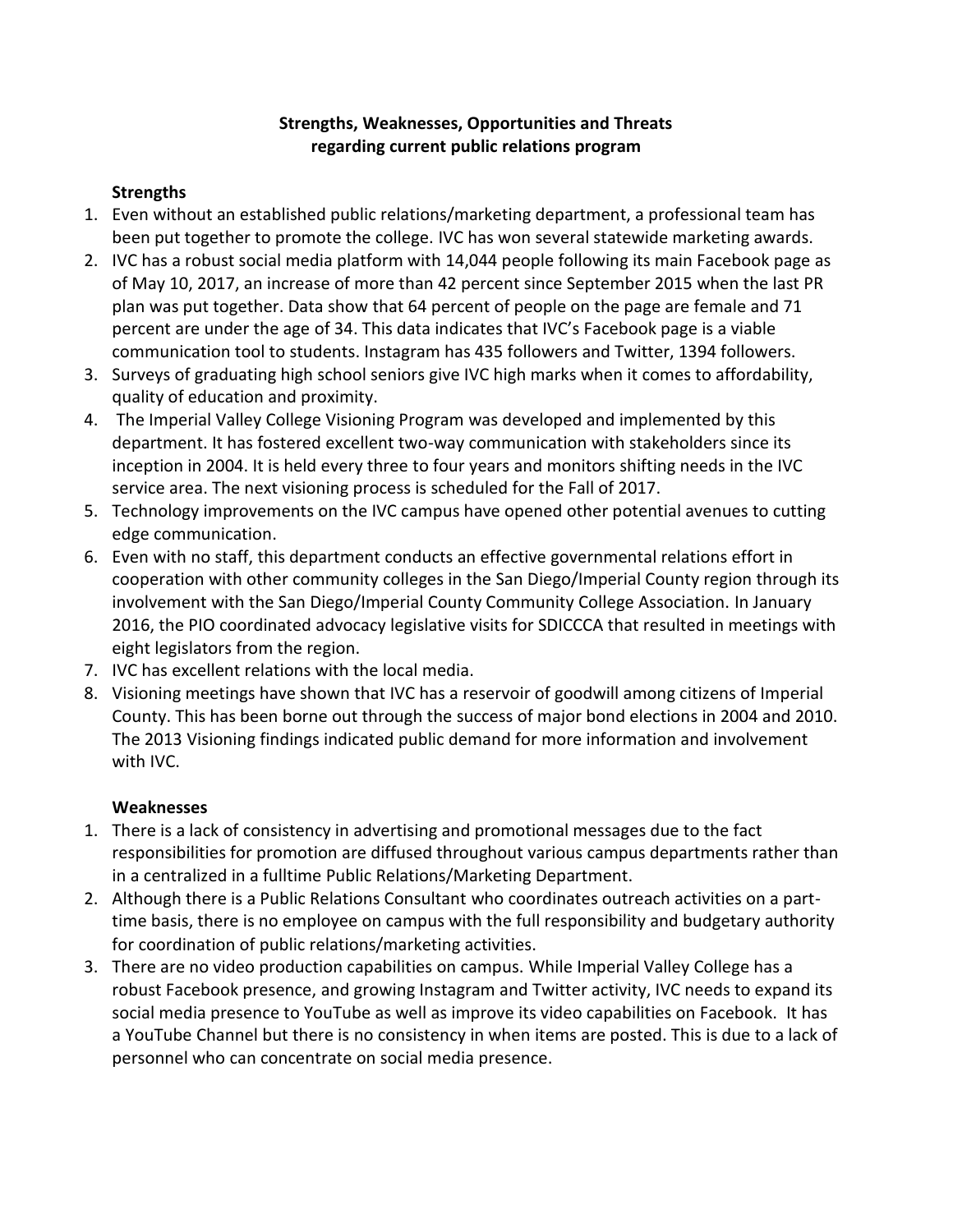- 4. Visioning outcomes show IVC needs to review its brand and messages need to be more targeted to needs of specific communities. In some quarters of the Valley, IVC is lightly regarded because of lack of knowledge.
- 5. There is a lack of knowledge of IVC's initiatives with elected leaders in the county which occasionally surface with misstatements at public meetings.
- 6. There needs to be more complete quantifiable analysis of the higher education market in Imperial County, especially as it pertains to the broader community. As a result, marketing and public relations efforts are really a "shot in the dark" when it comes to identifying the publics that the college should be serving.

### **Opportunities**

- 1. IVC needs to evaluate its "brand" in every community it serves. For example, political data through bond election results as well as registration data indicate IVC is more accepted in the southern part of the county than it is in the northern part. An in-depth market analysis would identify the broader needs of potential students and where they are.
- 2. Visioning outcomes show that there is an interest in the community for more engagement and community outreach through such events as open houses, tours, etc. People want to visit the campus.
- 3. IVC has lots of good will in the community that it can translate into political support as well as additional students if the college can respond to the demands of this market.
- 4. Recent programs, such as Student Success and Strong Workforce initiatives, dual enrollment and noncredit courses provide excellent opportunities for IVC to positively impact higher education in the Valley in new ways.

# **Challenges**

- 1. Adequate funding
- 2. With the serious budget reductions in Public Relations/Marketing over the past several years, any efforts to restore previous amounts are interpreted as substantial budget increases.
- 3. There are some differences between what the community perceives IVC to be and what the campus community thinks the community perceives. This was evident in differences in content between on-campus visioning meetings and those that were held in the community.
- 4. The media have changed drastically in the past 36 months due to consolidations and staff reductions—both in print and electronic. That requires a more proactive approach in development and placing of earned media submissions, such as press releases, etc.

# **IVC's 2018-2021 Public Relations goals and strategies are to:**

1. Establish a fully functioning comprehensive Public Relations capability with appropriate fiscal resources and dedicated personnel. **Key Strategy:** Develop a three-year staffing and resource plan commensurate with those colleges and work to have it approved through shared governance.

2. Increase knowledge among IVC Stakeholders regarding programs and issues at IVC through consistent two-way communication that promotes and fosters student and community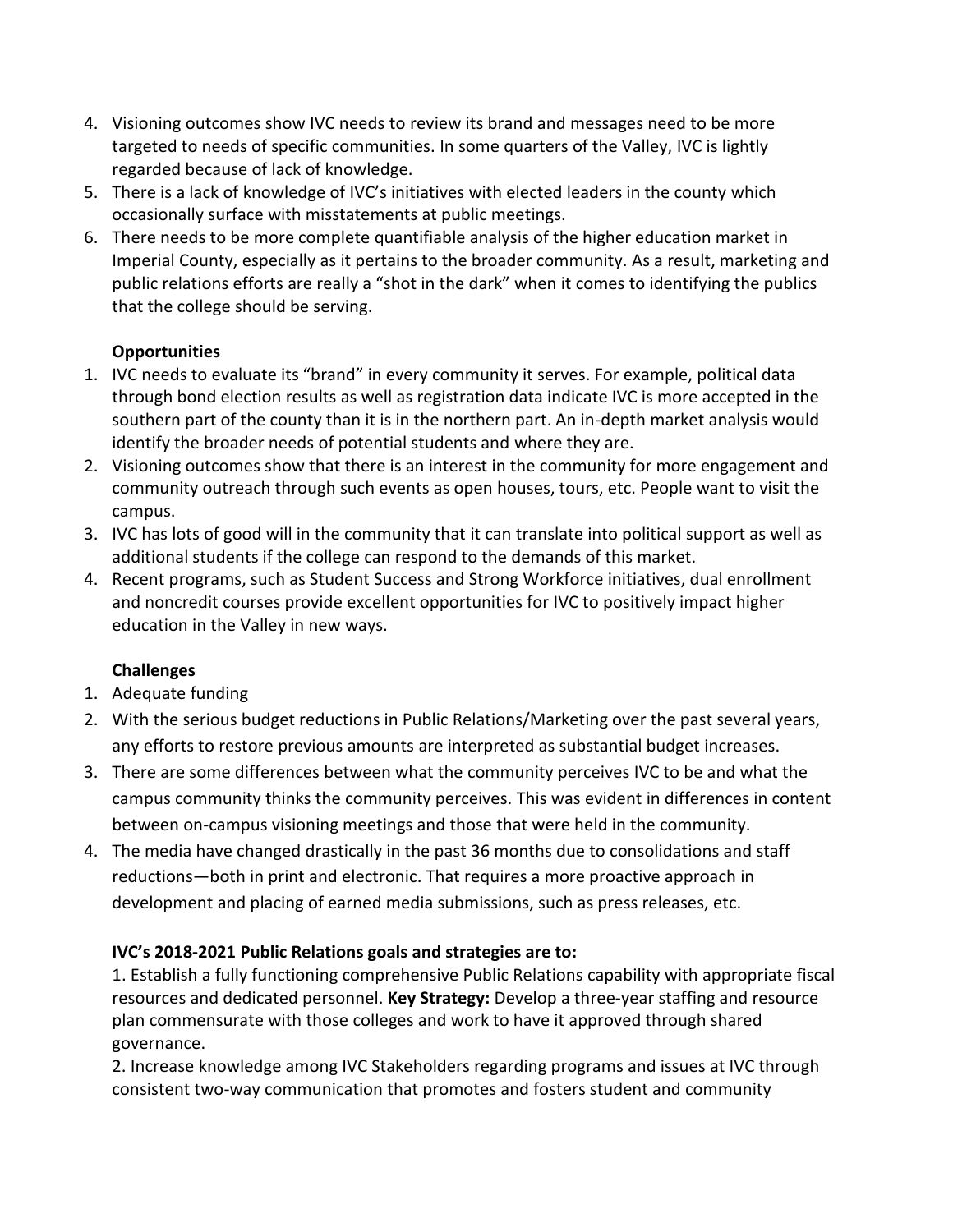relations as well as institutional value. **Key Strategy**: Reach all Valley communities to reinforce personal connections with the college.

3. Continue marketing communication efforts to seek growth in enrollment. **Key Strategy:**  Maximize use of advertising, social media and other marketing vehicles to cost effectively reach potential students on their own turf.

4. Support public relations and marketing communication decisions and initiatives with datadriven evidence of success. **Key Strategy:** Incorporate on-going research and use of web and social media analytics to develop data that support public relations and marketing communication efforts.

### **Primary and Target Audiences**

Communication is most effective when messages are tailored to the audience the college wants to reach and in the medium that is most appropriate. Determining these targeted audiences, what motivates them and the message that is needed to create desired behavior (i.e. registering for classes) is especially critical when a college has limited resources.

General audiences to be reached through this plan are:

- 1. Current IVC students
- 2. Secondary school students
- 3. Elementary and middle school students and their parents
- 4. Parents and family decision makers
- 5. Leaders in education
- 6. Foundation supporters
- 7. Registered voters
- 8. IVC faculty
- 9. Classified staff
- 10. IVC administrators
- 11. Community leaders/opinion makers
- 12. County and city elected representatives
- 13. State and national elected representatives
- 14. School boards members
- 15. Business community
- 16. Ag community
- 17. Media
- 18. Board of Trustees
- 19. Bond Oversight Committee
- 20. Campus advisory committees

### **Specific 2018-21 PR Initiatives**

# **Overall**

1. Work through the shared governance process to obtain approval and acceptance of a full-time Public Relations and Marketing Department on campus by 2021.